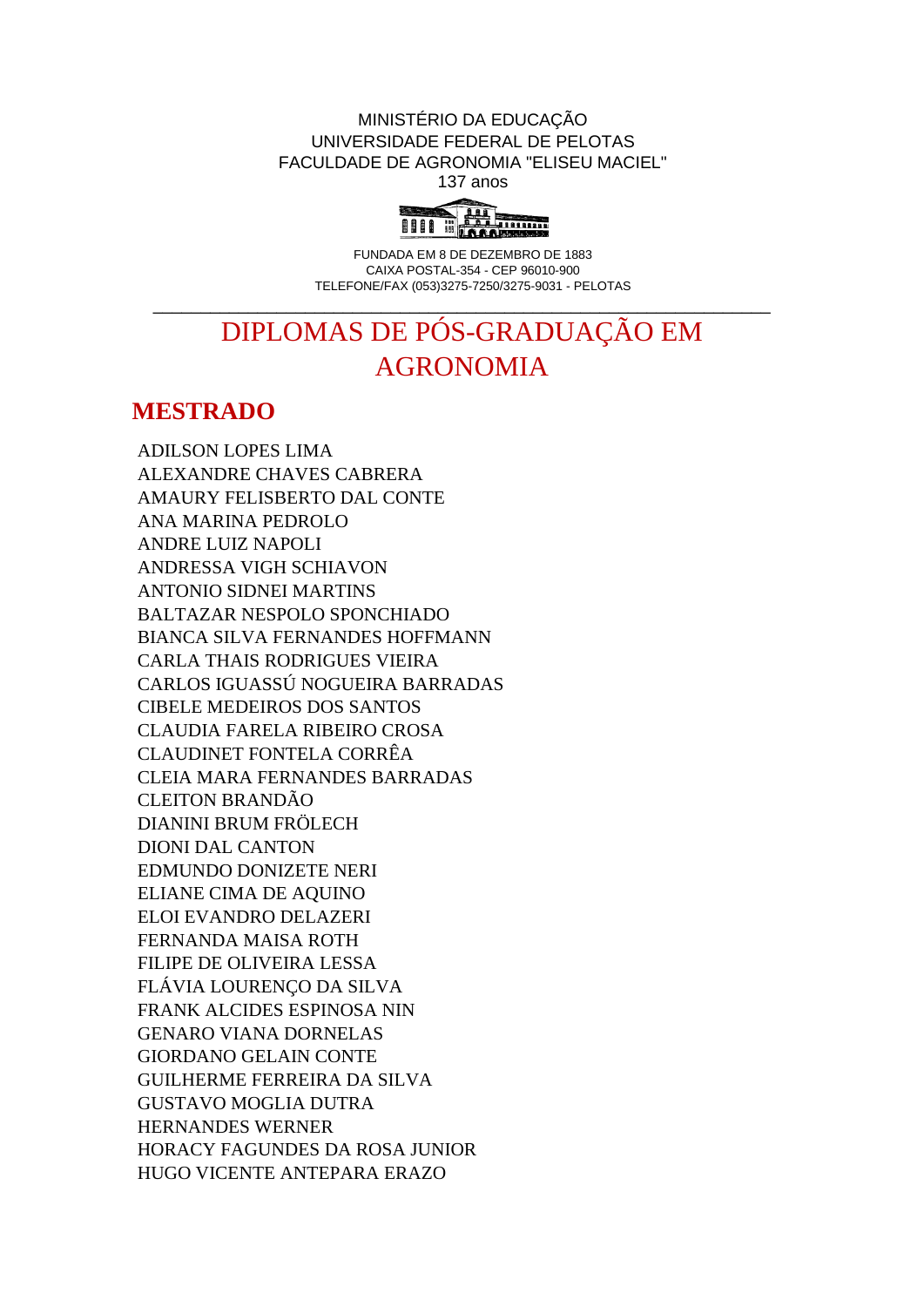ISABEL CAMACHO NARDELLO JAIME LUIZ LOVATEL JENNIFER LUZ LOPES JOÃO ANTÔNIO DE ARRUDA RAPOSO JORGE ATILIO BENATI JOSÉ CARLOS VIEIRA DALPONTE JOSÉ FLÁVIO LOPES KATHIA BOTTERMUND GALLI LATOIA EDUARDA MALTZAHN LÉO OMAR DUARTE MARQUES LETICIAL LEAL MELLO MARGARIDA MARIA DA SILVA BARBOZA MARIANA LARRONDO BICCA MARINA COSTA ALVES NELSON LUIZ FINARDI OSWALDO CHAVES BATISTA FILHO PATRÍCIA MACIEJEWSKI RAFAELA COSTA DE CASTRO RAFAELA SCHMIDT DE SOUZA RAISSA MARTINS DA SILVA RENATA JULIANA AHLERT RENATA SALVADOR LOUZADA ROBERTA MANKE DE LIMA VELLAR ROBSON ROSA DE CAMARGO RODRIGO FERNANDES DOS SANTOS' ROGÉRIO OLIVEIRA DE SOUSA RUDY JOSÉ TOZATTI SERGIO ROBERTO RECK SONIA MARIA DONATTI STEFÂNNIA GARCIA ZENKER SUELY LÚCIA DA SILVA TAIANE PERES VIANA TAINARA GRIS TIAGO CORAZZA DA ROSA UMBERTO ALMEIDA CAMARGO VALMIR JOSÉ VIZZOTTO

## **DOUTORADO**

ALAN JUNIOR DE PELEGRIN ALINE RAMM ANA CARLA MARTINS MARURI ANA PAULA F. DE LIMA CAROLINE FARIAS BARRETO CAROLINE M. RODRIGUES DÔRALICE LOBATO DE OLIVEIRA FISCHER